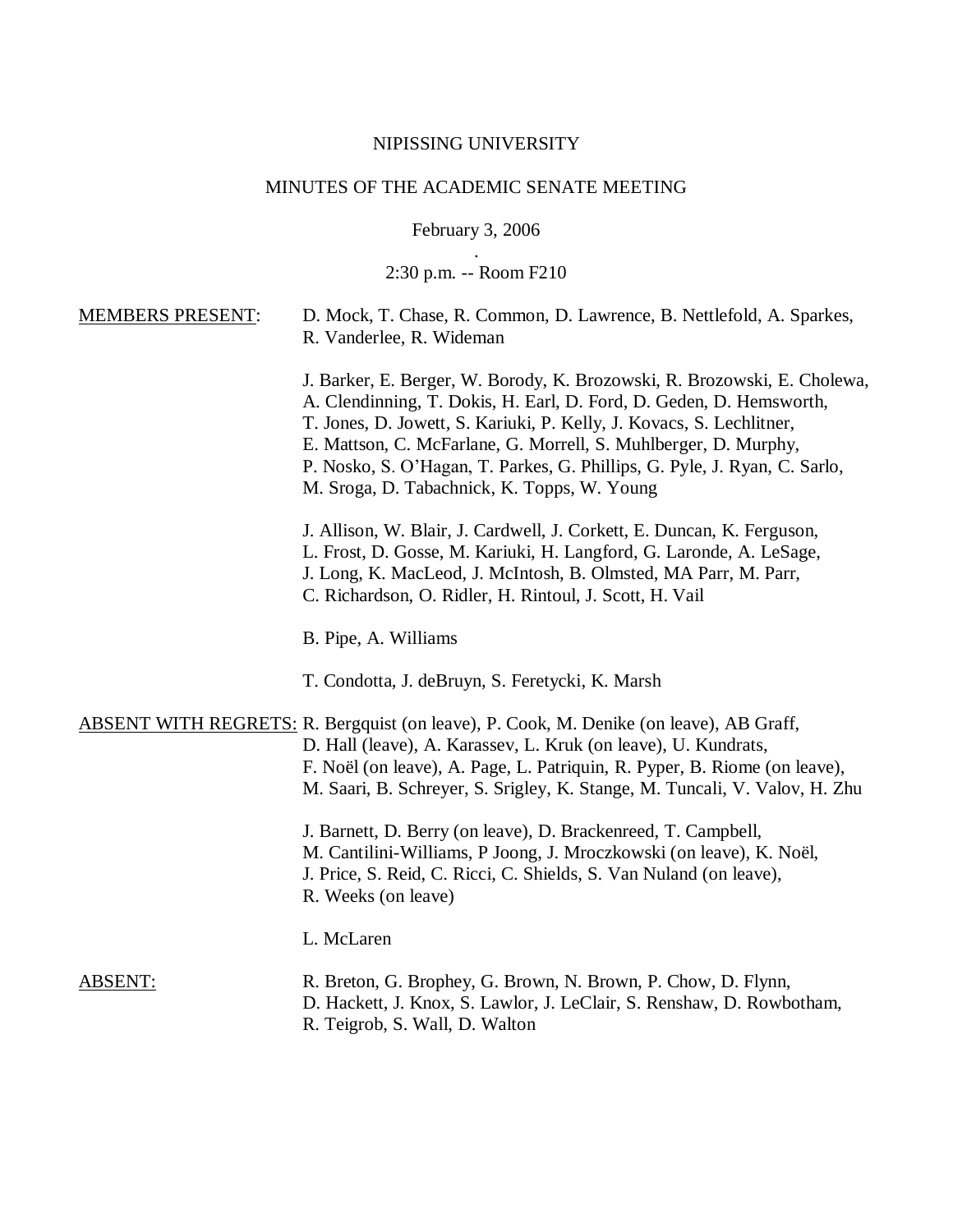|            | AM Aquino, D. Calverley, K. Clausen, R. Fix, D. Franks, C. Harvey,<br>L. Keuhl, K. Kirkwood, R. Lynn, M. McCabe, B. McMahon, K. Quigg,<br>W. Richardson, T. Ryan, G. Swanson, K. Waller |
|------------|-----------------------------------------------------------------------------------------------------------------------------------------------------------------------------------------|
|            | M. Cooper                                                                                                                                                                               |
|            | C. Kent, J. Simpson                                                                                                                                                                     |
| MOTION #1: | Moved by D. Ford, seconded by D. Gosse that the minutes of the regular<br>meeting of the Academic Senate dated January 13, 2006 be adopted.<br><b>CARRIED</b>                           |

#### ANNOUNCEMENTS

The President was pleased to announce that the recent NUSU election had the largest turnout ever in the university's history. He added that this is reflective of an active student body and extended his thanks to the outgoing NUSU executives.

Senator Mock was delighted to report that good news was received from the Ministry of Training, Colleges and Universities regarding performance-based funding. Recently released results indicate that Nipissing ranked fourth in the province for employment rates after six months and first after two years. With respect to graduation rates, we were second.

Ontario universities are now fully into the application cycle and the President reminded senators that any fluctuation in numbers will have a direct impact on our bottom line. Currently, we are down 6% in high school applications in what is deemed a very competitive market. The President emphasized that phoning applicants and encouraging campus visits will be vital in the next few months.

Nipissing held its annual student awards luncheon on January 20<sup>th</sup> and Senator Mock was pleased to report that more than \$1.5M was distributed to students in the forms of scholarships, bursaries and awards. This annual luncheon is an opportunity for the donors to meet the students who benefit from their philanthropy.

With respect to grant allocation and anticipated tuition increases, no information has been forthcoming from the provincial government. As a result, the President indicated that a budget will be produced based on assumptions. However, he was pleased to report that Nipissing received a FEDNOR grant in the amount of \$45K to be used towards consultant and architect fees for a new e-learning centre. He also added that the Board of Governors recently gave its approval for the university to go ahead, in conjunction with Canadore College, for a joint fundraising campaign towards that learning centre.

The President was pleased to inform Senate that he has received the first strategic planning task group report. The report from the recruitment and retention task group is very thorough and contains a major set of recommendations. Senator Mock thanked co-chairs Senator Brozowski and Connie Vander Wall and the rest of the task group for their time and effort.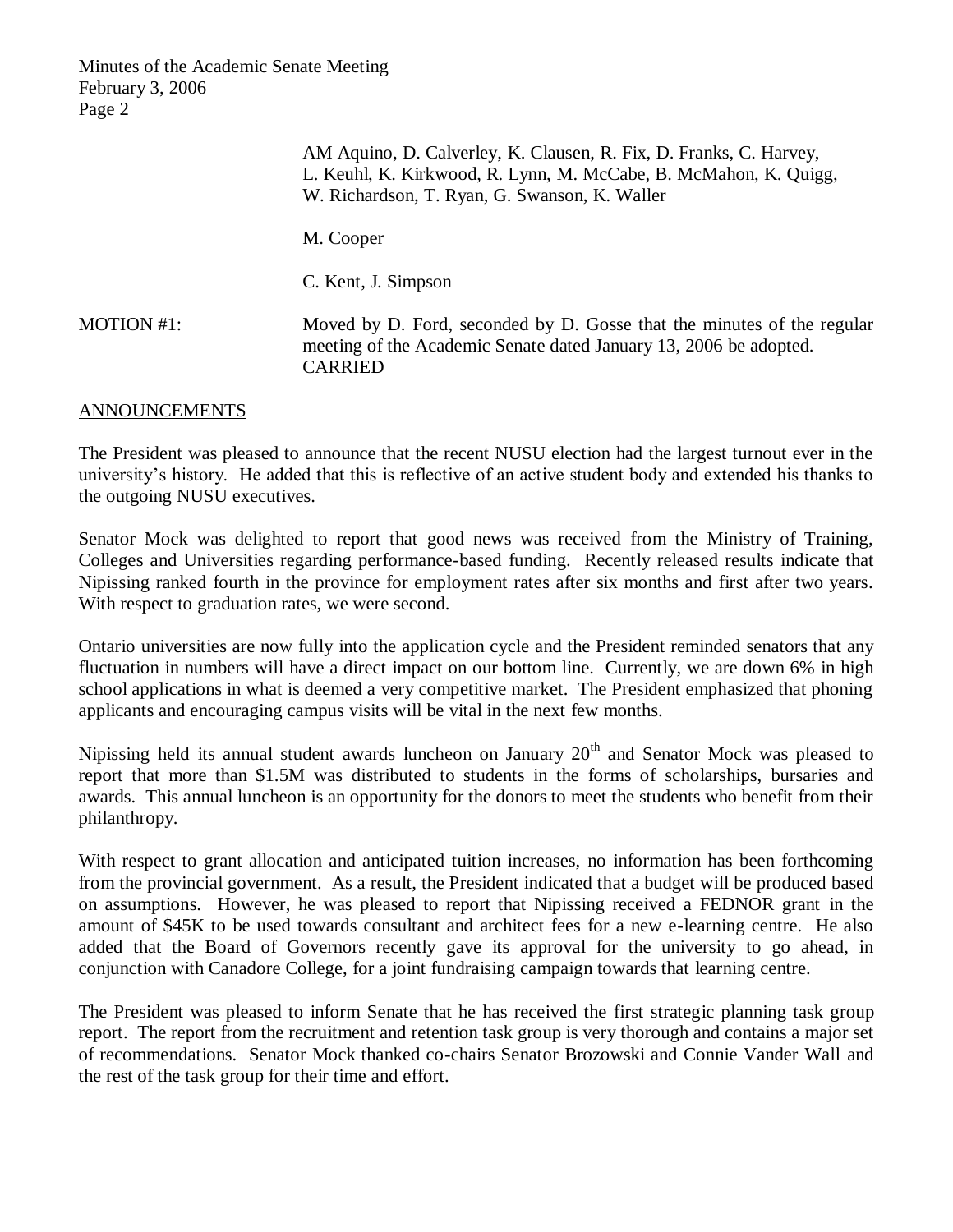Senator Mock reminded senators that the February  $13<sup>th</sup>$  deadline was fast approaching for nominations for the Dave Marshall Leadership Awards. These awards recognize and celebrate our student leaders. Senators were also reminded of the International Food Festival for Saturday, February 4<sup>th</sup> which expects to draw between 300 and 400 people. Following Senate, the President encouraged all senators to attend the mid-winter barbecue at the Wall.

The Vice-President Academic and Research (interim) began his announcements by reporting that the proposal for the science research facility was progressing well with the application deadline set for February 15<sup>th</sup>. He thanked all faculty and staff who worked on the physical plans, costing estimates and project descriptions.

Senator Chase also reported on the success with the SSHRC aid to small universities grant. Five applications were received and four shared the \$24K grant. The Vice-President also reported that in December, a research achievement awards committee was struck. From the three applications that were received, two were successful. The names of the successful recipients will be announced at the next Senate meeting. Senator Chase also reported that a memorandum of understanding is now being signed by the Ontario Partnership for Innovation and Commercialization (OPIC) consortium. This is a consortium of seven universities and involves the granting of intellectual property and technology transfers. The amount awarded to the consortium is \$1.1M.

Senator Chase reported that the History UPRAC review will be taking place shortly, followed by the UPRAC auditors on March  $23^{\text{rd}}$  and  $24^{\text{th}}$ . The UPRAC auditors have selected Biology, English Studies, Psychology and the concurrent Bachelor of Education program in North Bay as their focus.

The Vice-President concluded his announcements by commending Senator Parkes on his fruit fly presentation at the February Board of Governors meeting.

The Dean of Arts and Science (interim) reported the opening of the nursing simulation lab in January. This lab was made possible with a grant from the province in the amount of \$577K. MPP Monique Smith was also in attendance. Senator Vanderlee, along with Senator Phillips, reported on the success of the speaker series in English Studies. Senator Phillips indicated there would be two more speakers in March.

The Dean of Education was delighted to report the receipt of a \$30K research funding grant from Bell Canada Enterprises and Nortel Networks for the Connecting Chapleau Project. This joint initiative will research the impact of advanced technology on rural and dispersed communities. Senator Common also reported that with the provincial initiative to increase graduate intake by 12,000 by 2007, a new sevenmember appraisal section under OCGS has been formed and that Senator Frost has been selected as a committee member. Senator Common was also pleased to report that 70 education students are involved in international placements in such places as China, England and Kenya.

Senator deBruyn gave announcements on behalf of NUSU and was pleased to report a large voter turnout at the recent student elections. A record 968 students voted with 10 candidates allowing their name to stand for various positions. The 2006-07 NUSU executive will include: Kyle Marsh, President; Sean Feretycki, Vice-President Internal; Kyra Knapp, Vice-President External; and Brian Overholt, Vice-President Student Life.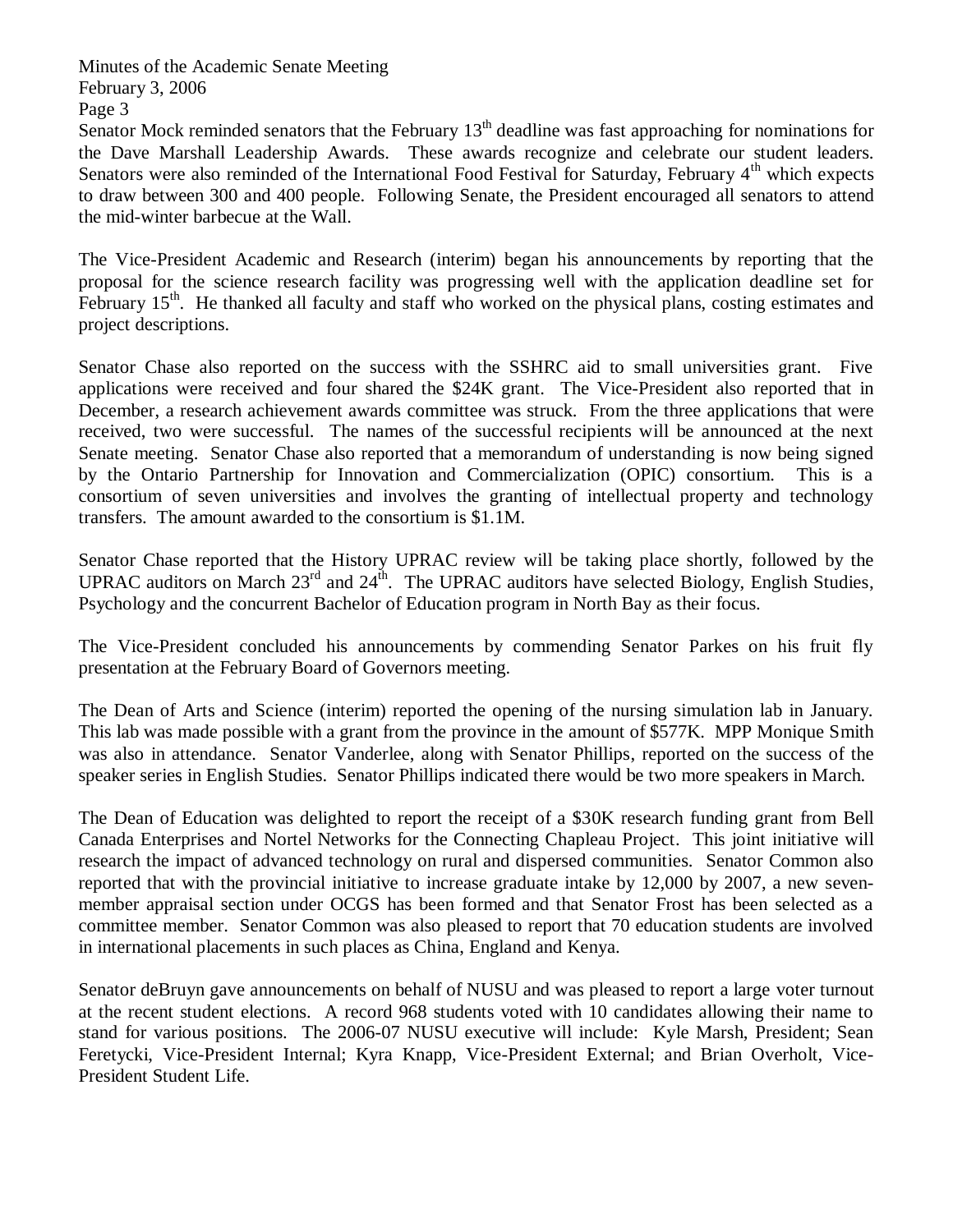Senator deBruyn also reported on the successful volunteer fair on January  $24<sup>th</sup>$  with more than 30 organizations represented in the shared hallway. The NUSU President also thanked the library for the food for fines program.

Senator Condotta was pleased to report on an improved student health plan that will cost \$53 per student. The plan will span a 12-month period and will allow part-time students to participate, an opt-out option as well as an opt-in option for families.

Senator Lawrence distributed a report on high school applications to date. He stated that the deadline was January  $13<sup>th</sup>$  and, compared to last year, Nipissing is down overall by 6% with the first choice being down by 10%. He indicated that all applicants are receiving acknowledgement letters from the Dean and Department Chairs and that current students are calling these applicants. The Registrar requested that senators be available to make calls to applicants after offers have gone out. Senator Lawrence is of the opinion that the absence of the Maclean's graduate survey played a significant role in this decrease.

## REPORTS OF STANDING COMMITTEES

#### Executive Committee

MOTION #2: Moved by D. Mock, seconded by S. Feretycki that the Report of the Senate Executive Committee dated January 26, 2006 be received. CARRIED

#### Academic Planning Committee

| MOTION #3:        | Moved by T. Chase, seconded by E. Cholewa that the Report of the<br>Academic Planning Committee dated January 19, 2006 be received.<br><b>CARRIED</b>                                                                                                              |
|-------------------|--------------------------------------------------------------------------------------------------------------------------------------------------------------------------------------------------------------------------------------------------------------------|
| <b>MOTION #4:</b> | Moved by T. Chase, seconded by C. McFarlane that, in accordance with<br>Step 5 of the Nipissing Program Review guidelines, Senate receive the<br>attached document entitled "APC Summary Report: Mathematics Program<br>Review (January, 2006)".<br><b>CARRIED</b> |
| MOTION #5:        | Moved by T. Chase, seconded by W. Blair that Senate grant Stage 1<br>approval to develop a proposed 3-Year and Honours programs in Political<br>Science.<br><b>CARRIED</b>                                                                                         |
| MOTION #6:        | Moved by T. Chase, seconded by D. Geden that Senate grant Stage 1<br>approval to develop a proposed Honours BFA program in Visual Arts.<br><b>CARRIED</b>                                                                                                          |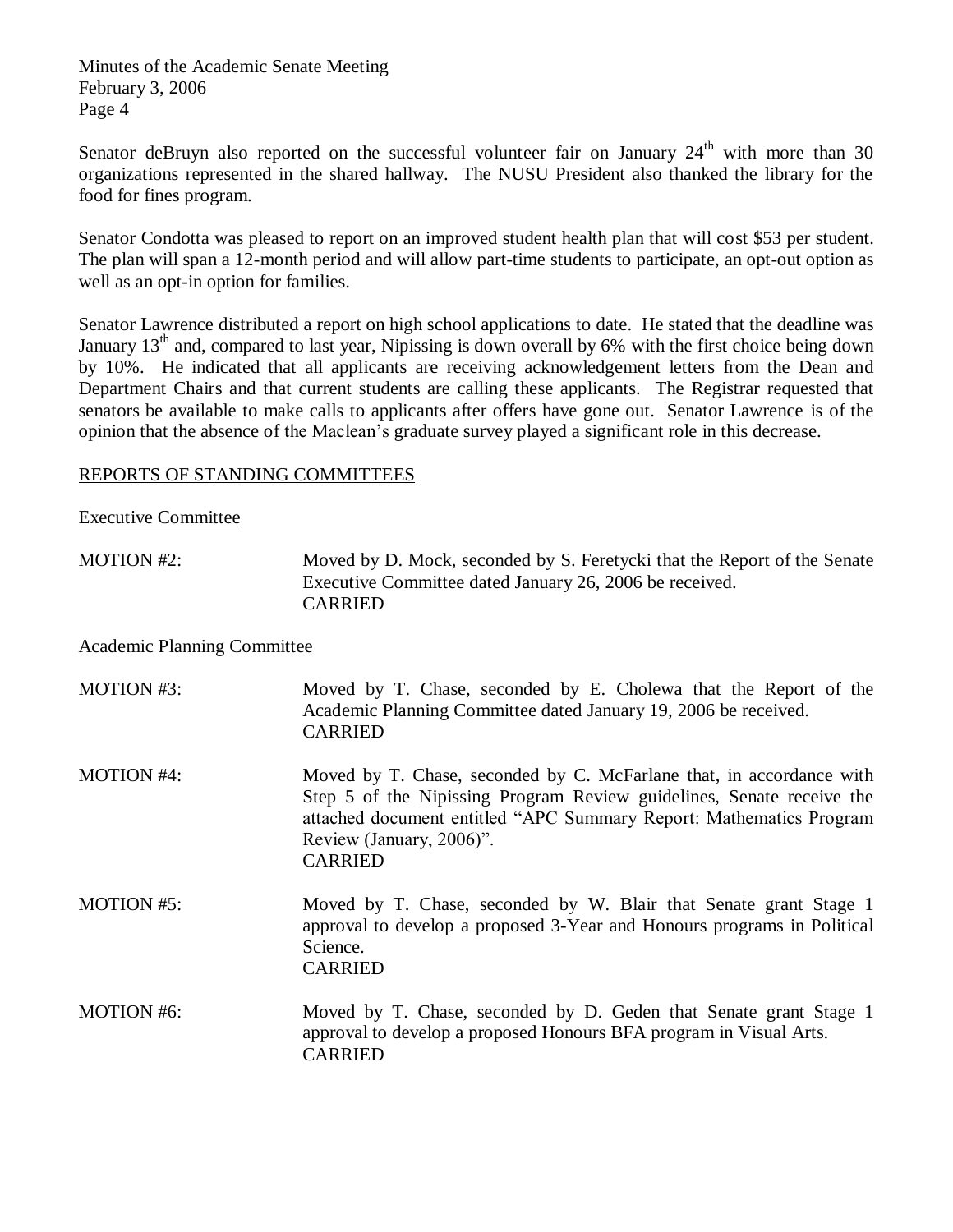| <b>MOTION #7:</b>                              | Moved by T. Chase, seconded by B. Olmsted that future minors in areas<br>where no major exists follow the same approval process required for new<br>programs.<br><b>CARRIED</b> |
|------------------------------------------------|---------------------------------------------------------------------------------------------------------------------------------------------------------------------------------|
| <b>MOTION #8:</b>                              | Moved by T. Chase, seconded by W. Blair that all Co-op programs require<br>the same approval process as any other new programs.<br><b>CARRIED</b>                               |
| Admissions, Promotions and Petitions Committee |                                                                                                                                                                                 |

MOTION #9: Moved by A. Sparkes, seconded by D. Lawrence that the Report of Admissions, Promotions and Petitions Committee dated January 16, 2006 be received. CARRIED

MOTION #10: Moved by A. Sparkes, seconded by D. Lawrence that Senate grant degrees to those students listed in Appendix A. CARRIED

#### REPORTS FROM REPRESENTATIVES FROM OTHER BODIES

Senator Nosko, Senate representative on the Board of Governors, reported that at the February board meeting, the MOU with the Town of Bracebridge was approved. He also reported that external members for the President's reappointment committee were elected.

Senator Nosko further advised senators that the board approved all new tenure-track and new and continuing limited-term positions. They also approved the list of honorary degree candidates.

| <b>ELECTIONS</b> | Four (4) faculty members elected by the Senate, at least one (1) of whom shall be a<br>female, to the Review/Reappointment Committee of the President. Of those<br>elected, only one (1) may be a probationary (tenure-track) faculty member. |  |
|------------------|-----------------------------------------------------------------------------------------------------------------------------------------------------------------------------------------------------------------------------------------------|--|
|                  | AB Graff nominated by G. Phillips                                                                                                                                                                                                             |  |
|                  | C. Sarlo nominated by D. Jowett                                                                                                                                                                                                               |  |
|                  | S. Muhlberger nominated by D. Tabachnick                                                                                                                                                                                                      |  |
|                  | J. McIntosh nominated by O. Ridler                                                                                                                                                                                                            |  |
| MOTION #11:      | Moved by A. Sparkes, seconded by D. Lawrence that nominations cease.<br><b>CARRIED</b>                                                                                                                                                        |  |
|                  | AB Graff, C. Sarlo, S. Muhlberger and J. McIntosh<br>Acclaimed:                                                                                                                                                                               |  |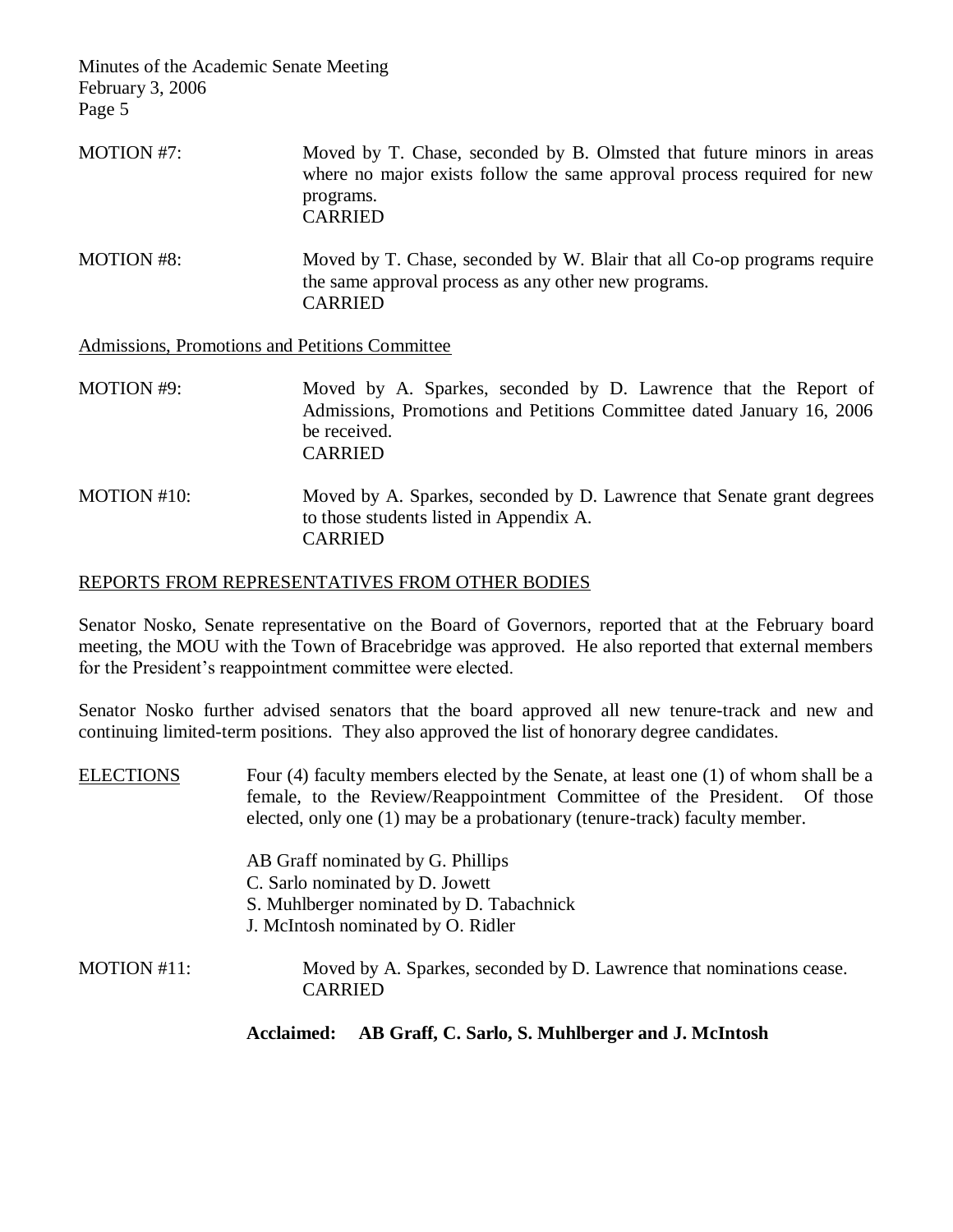# NEW BUSINESS

| MOTION #12: | Moved by T. Chase, seconded by S. Muhlberger that Senate consider<br>receipt of the Report of the Academic Planning Committee dated January<br>27, 2006.<br><b>CARRIED</b>                                                             |
|-------------|----------------------------------------------------------------------------------------------------------------------------------------------------------------------------------------------------------------------------------------|
| MOTION #13  | Moved by T. Chase, seconded by D. Gosse that the Report of the Academic<br>Planning Committee dated January 27, 2006 be received.<br><b>CARRIED</b>                                                                                    |
| MOTION #14: | Moved by T. Chase, seconded by R. Common that, in accordance with Step<br>5 of the Nipissing Program Review guidelines, the APC Summary Report:<br>Bachelor of Education Program Review (January, 2006) be received.<br><b>CARRIED</b> |
| MOTION #15: | Moved by T. Chase, seconded by C. McFarlane that Senate approve the<br>addition of a new tenure-track position in Sociology, effective July 1, 2006.<br><b>CARRIED</b>                                                                 |
| MOTION #16: | Moved by T. Chase, seconded by D. Gosse that Senate approve the addition<br>of a new tenure-track position in the concurrent BEd program in Brantford,<br>effective July 1, 2006.<br><b>CARRIED</b>                                    |
| MOTION #17: | Moved by T. Chase, seconded by R. Common that Senate approve the<br>addition of a new 2-year limited-term position in the concurrent BEd<br>program in Brantford, effective July 1, 2006.<br><b>CARRIED</b>                            |
| MOTION #18: | Moved by T. Chase, seconded by J. Allison that Senate approve the addition<br>of a new 3-year limited-term position in the concurrent/consecutive BEd<br>program in North Bay, effective July 1, 2006.<br><b>CARRIED</b>               |
| MOTION #19: | Moved by T. Chase, seconded by L. Frost that Senate approve the addition<br>of a new 3-year limited-term position in Psychology, effective July 1, 2006.<br><b>CARRIED</b>                                                             |
| MOTION #20: | Moved by T. Chase, seconded by D. Tabachnick that Senate approve the<br>addition of a new 3-year limited-term position in Political Science, effective<br>July 1, 2006.<br><b>CARRIED</b>                                              |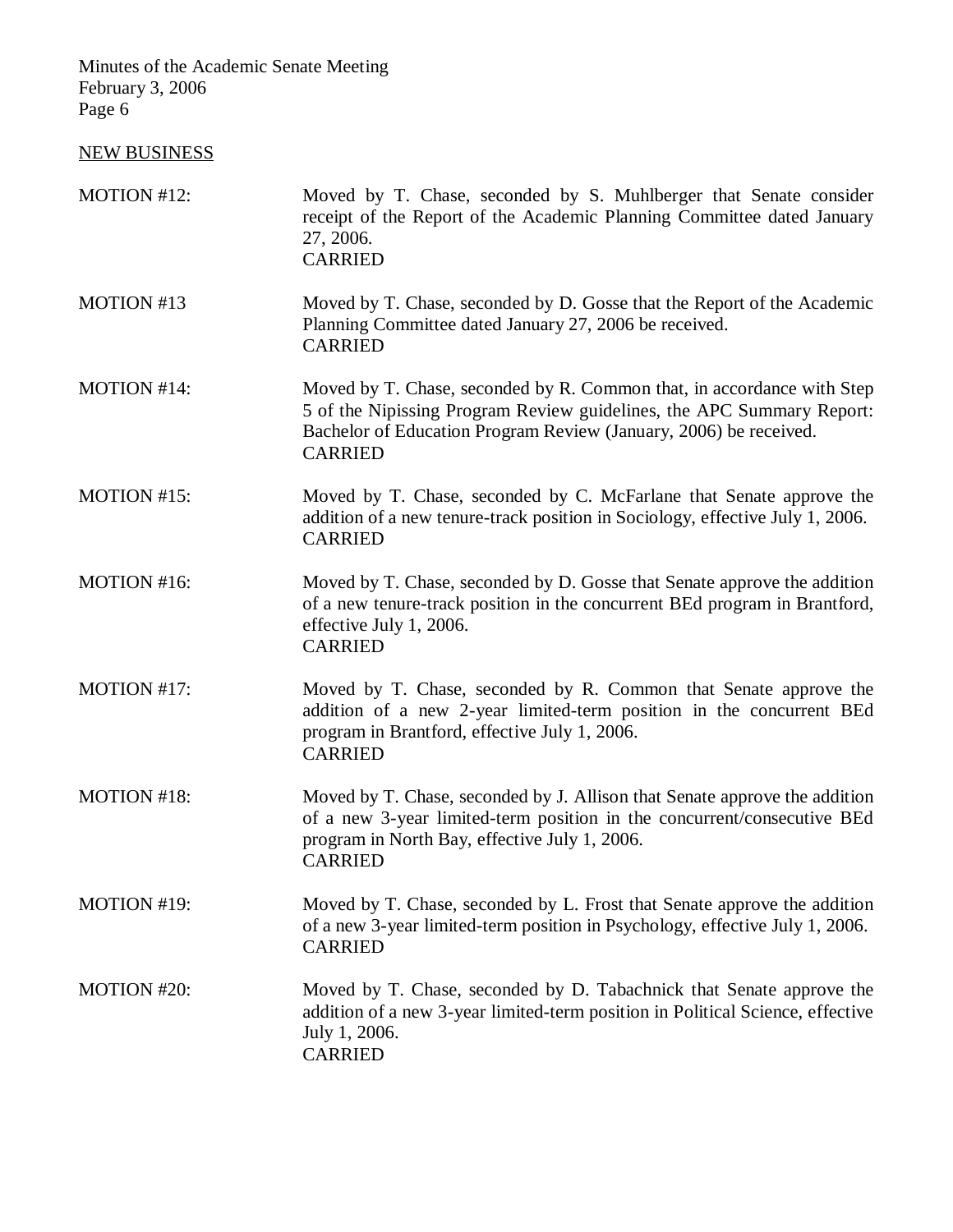#### **ELECTIONS**

One senator to serve on the History Search Committee for a 2-year limited-term position.

S. Muhlberger nominated D. Calverley

MOTION #21: Moved by C. McFarlane, seconded by G. Phillips that nominations cease. CARRIED

#### **Acclaimed: D. Calverley**

- One senator to serve on the Director of Nursing Search Committee.
- A. Sparkes nominated K. Brozowski

MOTION #22: Moved by W. Blair, seconded by C. McFarlane that nominations cease. CARRIED

#### **Acclaimed: K. Brozowski**

- One senator to serve on the Nursing Search Committee for a tenure-track position.
- R. Vanderlee nominated T. Parkes

MOTION #23: Moved by C. McFarlane, seconded by W. Blair that nominations cease. CARRIED

## **Acclaimed: T. Parkes**

One senator to serve on the Classical Studies Search Committee for a tenure-track position.

C. McFarlane nominated G. Phillips

MOTION #24: Moved by P. Kelly, seconded by D. Geden that nominations cease. CARRIED

**Acclaimed: G. Phillips**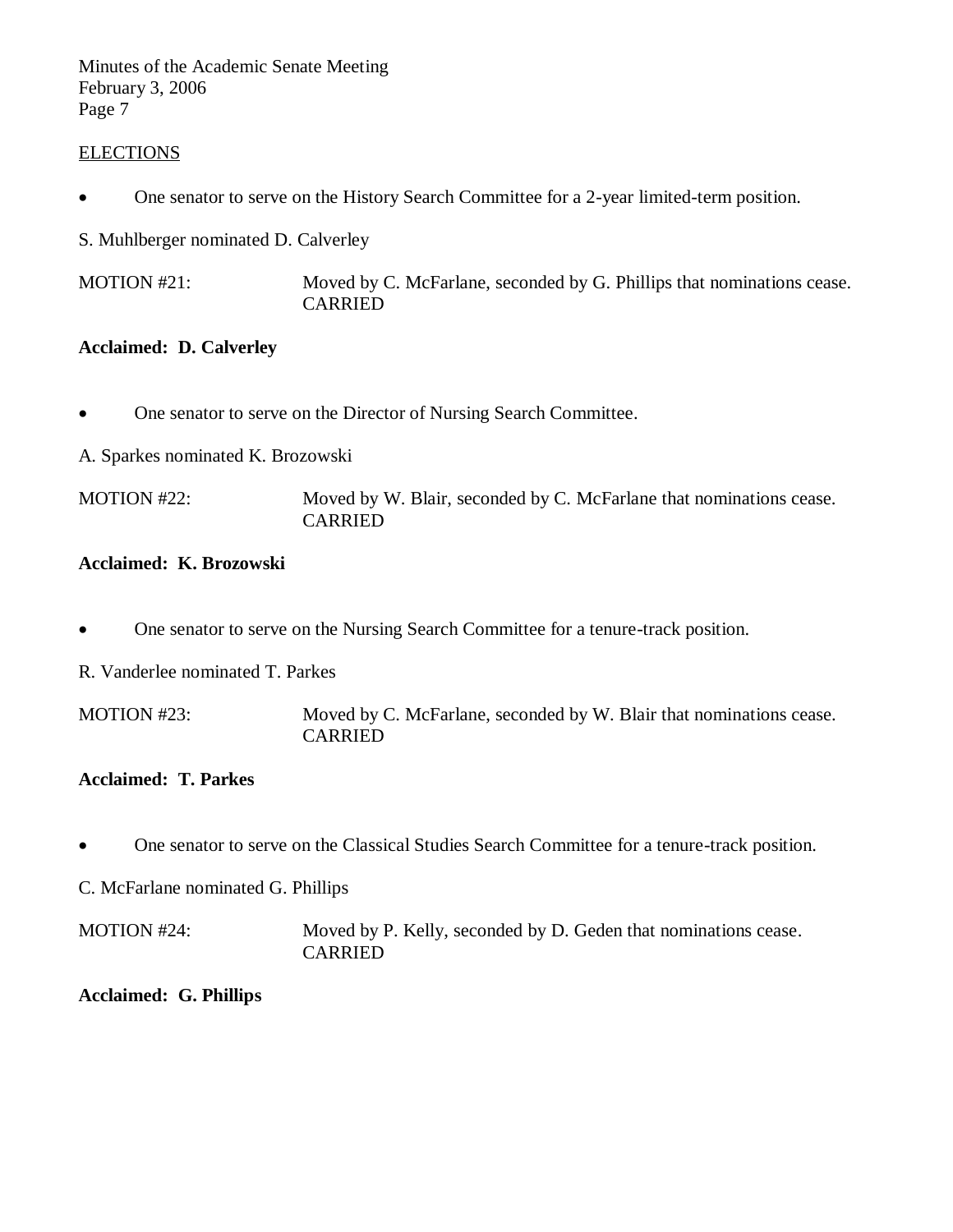One senator to serve on the Child and Family Studies Search Committee for a tenure-track position.

T. Jones nominated D. Ford

MOTION #25: Moved by T. Chase, seconded by T. Condotta that nominations cease. CARRIED

## **Acclaimed: D. Ford**

One senator to serve on the Sociology Search Committee for a tenure-track position.

E. Berger nominated J. Barker

MOTION #26: Moved by G. Phillips, seconded by C. McFarlane that nominations cease. CARRIED

# **Acclaimed: J. Barker**

• One senator to serve on the Psychology Search Committee for a 3-year limited-term position.

A. Sparkes nominated L. Frost

MOTION #27: Moved by T. Chase, seconded by C. McFarlane that nominations cease. CARRIED

## **Acclaimed: L. Frost**

One senator to serve on the Political Science Search Committee for a 3-year limited-term position.

#### D. Ford nominated T. Jones

MOTION #28: Moved by D. Tabachnick, seconded by K. Marsh that nominations cease. CARRIED

#### **Acclaimed: T. Jones**